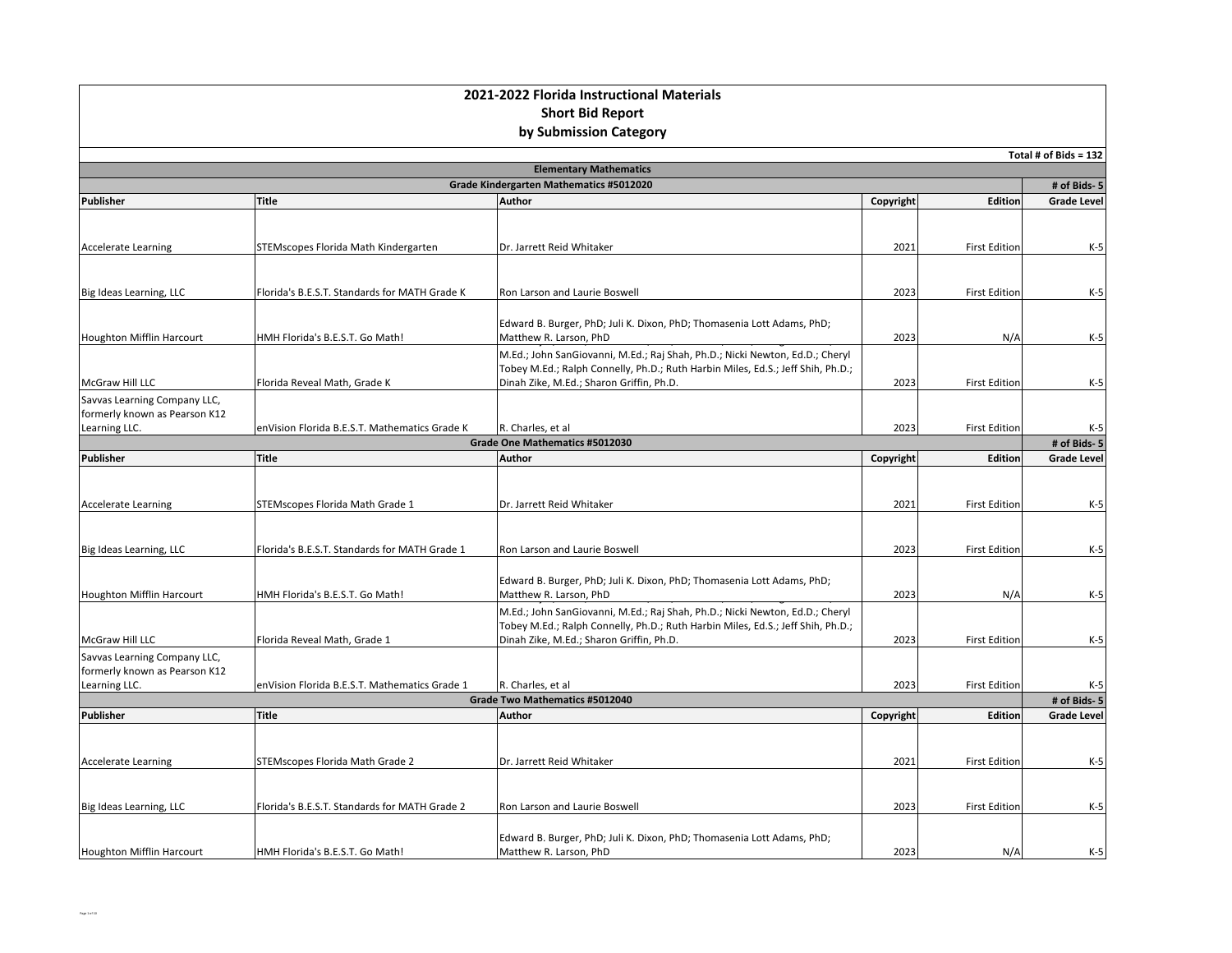|                                                               |                                               | M.Ed.; John SanGiovanni, M.Ed.; Raj Shah, Ph.D.; Nicki Newton, Ed.D.; Cheryl                                                |           |                      |                    |
|---------------------------------------------------------------|-----------------------------------------------|-----------------------------------------------------------------------------------------------------------------------------|-----------|----------------------|--------------------|
| McGraw Hill LLC                                               | Florida Reveal Math, Grade 2                  | Tobey M.Ed.; Ralph Connelly, Ph.D.; Ruth Harbin Miles, Ed.S.; Jeff Shih, Ph.D.;<br>Dinah Zike, M.Ed.; Sharon Griffin, Ph.D. | 2023      | <b>First Edition</b> |                    |
|                                                               |                                               |                                                                                                                             |           |                      | K-5                |
| Savvas Learning Company LLC,<br>formerly known as Pearson K12 |                                               |                                                                                                                             |           |                      |                    |
| Learning LLC.                                                 | enVision Florida B.E.S.T. Mathematics Grade 2 | R. Charles, et al                                                                                                           | 2023      | <b>First Edition</b> | K-5                |
|                                                               |                                               | <b>Grade Three Mathematics #5012050</b>                                                                                     |           |                      | # of Bids-5        |
| Publisher                                                     | Title                                         | Author                                                                                                                      | Copyright | Edition              | <b>Grade Level</b> |
|                                                               |                                               |                                                                                                                             |           |                      |                    |
|                                                               |                                               |                                                                                                                             |           |                      |                    |
| <b>Accelerate Learning</b>                                    | STEMscopes Florida Math Grade 3               | Dr. Jarrett Reid Whitaker                                                                                                   | 2021      | <b>First Edition</b> | K-5                |
|                                                               |                                               |                                                                                                                             |           |                      |                    |
|                                                               |                                               |                                                                                                                             |           |                      |                    |
| Big Ideas Learning, LLC                                       | Florida's B.E.S.T. Standards for MATH Grade 3 | Ron Larson and Laurie Boswell                                                                                               | 2023      | <b>First Edition</b> | $K-5$              |
|                                                               |                                               |                                                                                                                             |           |                      |                    |
|                                                               |                                               | Edward B. Burger, PhD; Juli K. Dixon, PhD; Thomasenia Lott Adams, PhD;                                                      |           |                      |                    |
| Houghton Mifflin Harcourt                                     | HMH Florida's B.E.S.T. Go Math!               | Matthew R. Larson, PhD                                                                                                      | 2023      | N/A                  | $K-5$              |
|                                                               |                                               | M.Ed.; John SanGiovanni, M.Ed.; Raj Shah, Ph.D.; Nicki Newton, Ed.D.; Cheryl                                                |           |                      |                    |
|                                                               |                                               | Tobey M.Ed.; Ralph Connelly, Ph.D.; Ruth Harbin Miles, Ed.S.; Jeff Shih, Ph.D.;                                             |           |                      |                    |
| McGraw Hill LLC                                               | Florida Reveal Math, Grade 3                  | Dinah Zike, M.Ed.; Sharon Griffin, Ph.D.                                                                                    | 2023      | <b>First Edition</b> | K-5                |
| Savvas Learning Company LLC,                                  |                                               |                                                                                                                             |           |                      |                    |
| formerly known as Pearson K12                                 |                                               |                                                                                                                             |           |                      |                    |
| Learning LLC.                                                 | enVision Florida B.E.S.T. Mathematics Grade 3 | R. Charles, et al                                                                                                           | 2023      | <b>First Edition</b> | K-5                |
|                                                               |                                               | Grade Four Mathematics #5012060                                                                                             |           |                      | # of Bids-5        |
| Publisher                                                     | Title                                         | Author                                                                                                                      | Copyright | Edition              | <b>Grade Level</b> |
|                                                               |                                               |                                                                                                                             |           |                      |                    |
| <b>Accelerate Learning</b>                                    | STEMscopes Florida Math Grade 4               | Dr. Jarrett Reid Whitaker                                                                                                   | 2021      | <b>First Edition</b> | K-5                |
|                                                               |                                               |                                                                                                                             |           |                      |                    |
|                                                               |                                               |                                                                                                                             |           |                      |                    |
| Big Ideas Learning, LLC                                       | Florida's B.E.S.T. Standards for MATH Grade 4 | Ron Larson and Laurie Boswell                                                                                               | 2023      | <b>First Edition</b> | K-5                |
|                                                               |                                               |                                                                                                                             |           |                      |                    |
|                                                               |                                               | Edward B. Burger, PhD; Juli K. Dixon, PhD; Thomasenia Lott Adams, PhD;                                                      |           |                      |                    |
| Houghton Mifflin Harcourt                                     | HMH Florida's B.E.S.T. Go Math!               | Matthew R. Larson, PhD                                                                                                      | 2023      | N/A                  | $K-5$              |
|                                                               |                                               | M.Ed.; John SanGiovanni, M.Ed.; Raj Shah, Ph.D.; Nicki Newton, Ed.D.; Cheryl                                                |           |                      |                    |
|                                                               |                                               | Tobey M.Ed.; Ralph Connelly, Ph.D.; Ruth Harbin Miles, Ed.S.; Jeff Shih, Ph.D.;                                             |           |                      |                    |
| McGraw Hill LLC                                               | Florida Reveal Math, Grade 4                  | Dinah Zike, M.Ed.; Sharon Griffin, Ph.D.                                                                                    | 2023      | <b>First Edition</b> | $K-5$              |
| Savvas Learning Company LLC,                                  |                                               |                                                                                                                             |           |                      |                    |
| formerly known as Pearson K12                                 |                                               |                                                                                                                             |           |                      |                    |
| Learning LLC.                                                 | enVision Florida B.E.S.T. Mathematics Grade 4 | R. Charles, et al                                                                                                           | 2023      | <b>First Edition</b> | K-5                |
|                                                               |                                               | Grade Five Mathematics #5012070                                                                                             |           |                      | # of Bids-5        |
| <b>Publisher</b>                                              | Title                                         | Author                                                                                                                      | Copyright | <b>Edition</b>       | <b>Grade Level</b> |
|                                                               |                                               |                                                                                                                             |           |                      |                    |
|                                                               |                                               |                                                                                                                             |           |                      |                    |
| <b>Accelerate Learning</b>                                    | STEMscopes Florida Math Grade 5               | Dr. Jarrett Reid Whitaker                                                                                                   | 2021      | <b>First Edition</b> | K-5                |
|                                                               |                                               |                                                                                                                             |           |                      |                    |
|                                                               |                                               | Ron Larson and Laurie Boswell                                                                                               | 2023      | <b>First Edition</b> |                    |
| Big Ideas Learning, LLC                                       | Florida's B.E.S.T. Standards for MATH Grade 5 |                                                                                                                             |           |                      | K-5                |
|                                                               |                                               | Edward B. Burger, PhD; Juli K. Dixon, PhD; Thomasenia Lott Adams, PhD;                                                      |           |                      |                    |
| <b>Houghton Mifflin Harcourt</b>                              | HMH Florida's B.E.S.T. Go Math!               | Matthew R. Larson, PhD                                                                                                      | 2023      | N/A                  | $K-5$              |
|                                                               |                                               |                                                                                                                             |           |                      |                    |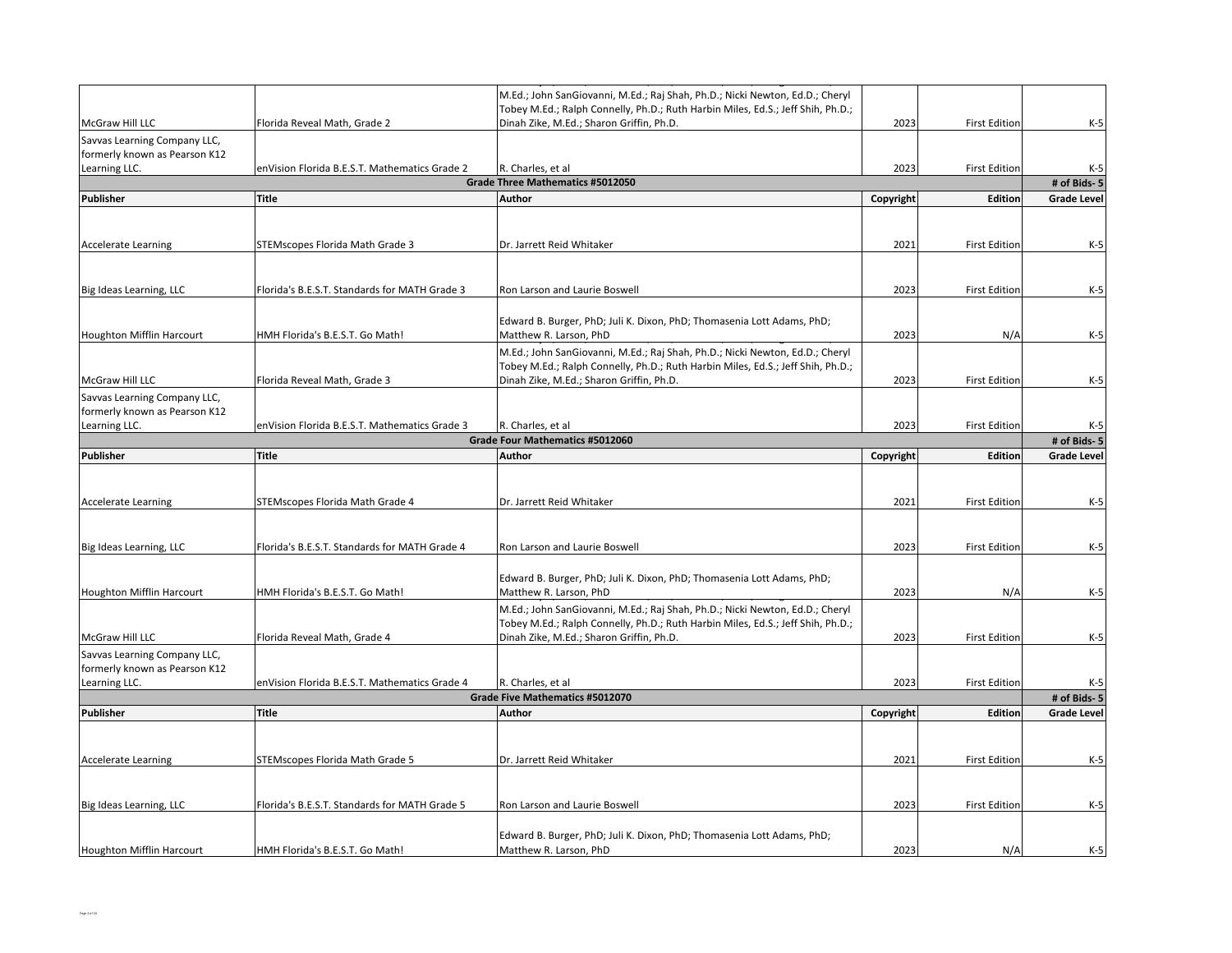|                                 |                                                                             | M.Ed.; John SanGiovanni, M.Ed.; Raj Shah, Ph.D.; Nicki Newton, Ed.D.; Cheryl    |           |                      |                    |
|---------------------------------|-----------------------------------------------------------------------------|---------------------------------------------------------------------------------|-----------|----------------------|--------------------|
|                                 |                                                                             | Tobey M.Ed.; Ralph Connelly, Ph.D.; Ruth Harbin Miles, Ed.S.; Jeff Shih, Ph.D.; |           |                      |                    |
| McGraw Hill LLC                 | Florida Reveal Math, Grade 5                                                | Dinah Zike, M.Ed.; Sharon Griffin, Ph.D.                                        | 2023      | <b>First Edition</b> | K-5                |
| Savvas Learning Company LLC,    |                                                                             |                                                                                 |           |                      |                    |
| formerly known as Pearson K12   |                                                                             |                                                                                 |           |                      |                    |
| Learning LLC.                   | enVision Florida B.E.S.T. Mathematics Grade 5                               | R. Charles, et al                                                               | 2023      | <b>First Edition</b> | K-5                |
|                                 |                                                                             | Grade 3 Accelerated Mathematics #5012055                                        |           |                      | # of Bids-3        |
| Publisher                       | <b>Title</b>                                                                | Author                                                                          | Copyright | Edition              | <b>Grade Level</b> |
|                                 |                                                                             |                                                                                 |           |                      |                    |
|                                 |                                                                             |                                                                                 |           |                      |                    |
| <b>Accelerate Learning</b>      | STEMscopes Florida Math Grade 3 Accelerated                                 | Dr. Jarrett Reid Whitaker                                                       | 2021      | <b>First Edition</b> | K-5                |
|                                 |                                                                             | M.Ed.; John SanGiovanni, M.Ed.; Raj Shah, Ph.D.; Nicki Newton, Ed.D.; Cheryl    |           |                      |                    |
|                                 |                                                                             | Tobey M.Ed.; Ralph Connelly, Ph.D.; Ruth Harbin Miles, Ed.S.; Jeff Shih, Ph.D.; |           |                      |                    |
| McGraw Hill LLC                 | Florida Reveal Math, Grade 3 Accelerated                                    | Dinah Zike, M.Ed.; Sharon Griffin, Ph.D.                                        | 2023      | <b>First Edition</b> | $K-5$              |
| Savvas Learning Company LLC,    |                                                                             |                                                                                 |           |                      |                    |
| formerly known as Pearson K12   | enVision Florida B.E.S.T. Mathematics Grade 3                               |                                                                                 |           |                      |                    |
| Learning LLC.                   | Accelerated                                                                 | R. Charles, et al                                                               | 2023      | <b>First Edition</b> | K-5                |
|                                 |                                                                             | Grade 4 Accelerated Mathematics #5012065                                        |           |                      | # of Bids-3        |
| <b>Publisher</b>                | <b>Title</b>                                                                | Author                                                                          | Copyright | <b>Edition</b>       | <b>Grade Level</b> |
|                                 |                                                                             |                                                                                 |           |                      |                    |
|                                 |                                                                             |                                                                                 |           |                      |                    |
|                                 |                                                                             |                                                                                 |           |                      |                    |
| <b>Accelerate Learning</b>      | STEMscopes Florida Math Grade 4 Accelerated                                 | Dr. Jarrett Reid Whitaker                                                       | 2021      | <b>First Edition</b> | K-5                |
|                                 |                                                                             | M.Ed.; John SanGiovanni, M.Ed.; Raj Shah, Ph.D.; Nicki Newton, Ed.D.; Cheryl    |           |                      |                    |
|                                 |                                                                             | Tobey M.Ed.; Ralph Connelly, Ph.D.; Ruth Harbin Miles, Ed.S.; Jeff Shih, Ph.D.; |           |                      |                    |
| McGraw Hill LLC                 | Florida Reveal Math, Grade 4 Accelerated                                    | Dinah Zike, M.Ed.; Sharon Griffin, Ph.D.                                        | 2023      | <b>First Edition</b> | K-5                |
| Savvas Learning Company LLC,    |                                                                             |                                                                                 |           |                      |                    |
| formerly known as Pearson K12   | enVision Florida B.E.S.T. Mathematics Grade 4                               |                                                                                 |           |                      |                    |
| Learning LLC.                   | Accelerated                                                                 | R. Charles, et al                                                               | 2023      | <b>First Edition</b> | K-5                |
|                                 |                                                                             | Foundational Skills in Mathematics K-2 #5012005                                 |           |                      | # of Bids-1        |
| Publisher                       | <b>Title</b>                                                                | Author                                                                          | Copyright | Edition              | <b>Grade Level</b> |
|                                 |                                                                             |                                                                                 |           |                      |                    |
|                                 |                                                                             |                                                                                 |           |                      |                    |
| <b>Accelerate Learning</b>      | STEMscopes Florida Math Foundational Grades K-2   Dr. Jarrett Reid Whitaker |                                                                                 | 2021      | <b>First Edition</b> | K-5                |
|                                 |                                                                             | Foundational Skills in Mathematics 3-5 #5012015                                 |           |                      | # of Bids-1        |
| Publisher                       | <b>Title</b>                                                                | Author                                                                          | Copyright | <b>Edition</b>       | <b>Grade Level</b> |
|                                 |                                                                             |                                                                                 |           |                      |                    |
|                                 |                                                                             |                                                                                 |           |                      |                    |
| <b>Accelerate Learning</b>      | STEMscopes Florida Math Foundational Grades 3-5   Dr. Jarrett Reid Whitaker |                                                                                 | 2021      | <b>First Edition</b> | K-5                |
|                                 |                                                                             | <b>Middle Grades Mathematics</b>                                                |           |                      |                    |
|                                 |                                                                             | Grade Six Mathematics #1205010                                                  |           |                      | # of Bids-7        |
| <b>Publisher</b>                | <b>Title</b>                                                                | Author                                                                          | Copyright | <b>Edition</b>       | <b>Grade Level</b> |
|                                 |                                                                             |                                                                                 |           |                      |                    |
|                                 |                                                                             |                                                                                 |           |                      |                    |
|                                 | Florida's B.E.S.T. Standards for MATH Grade 6 with                          |                                                                                 |           |                      |                    |
| Big Ideas Learning, LLC         | CalcChat and CalcView                                                       | Ron Larson and Laurie Boswell                                                   | 2023      | <b>First Edition</b> | $6 - 8$            |
|                                 |                                                                             |                                                                                 |           |                      |                    |
| Carnegie Learning, Inc. dba EMC | Carnegie Learning FL Middle School Math Solution,                           |                                                                                 |           |                      |                    |
| Publishing & Mondo Ed           | <b>Grade 6 Mathematics</b>                                                  | Sandy Bartle Finocchi and Amy Jones Lewis                                       | 2023      | <b>First Edition</b> | $6 - 8$            |
|                                 |                                                                             |                                                                                 |           |                      |                    |
|                                 |                                                                             |                                                                                 |           |                      |                    |
| <b>EdGems Math LLC</b>          | Florida EdGems Math Course 1                                                | <b>Shannon McCaw</b>                                                            | 2022      | <b>First Edition</b> | $6 - 8$            |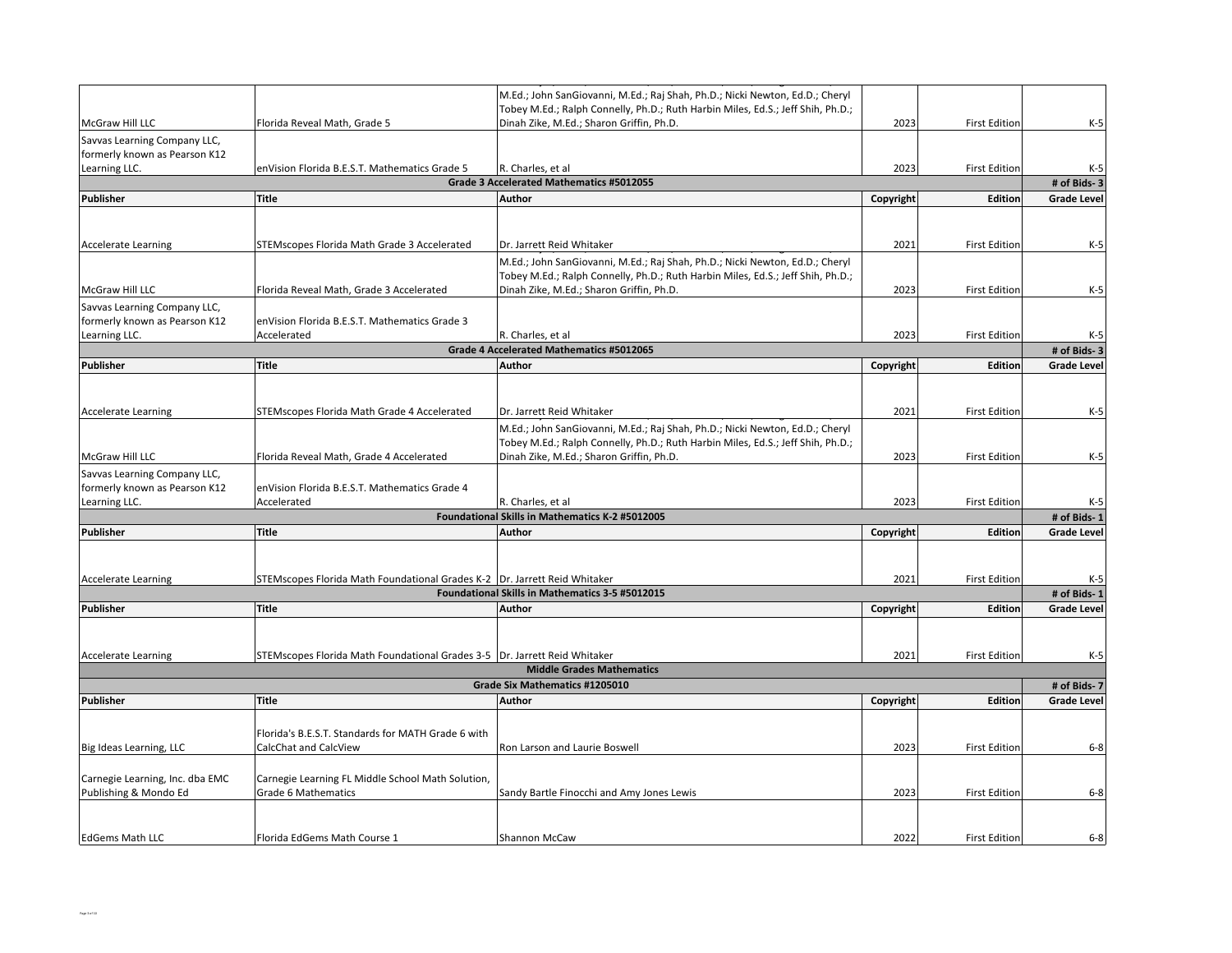|                                 |                                                    | Edward B. Burger, PhD; Juli K. Dixon, PhD; Timothy D. Kanold, PhD; Matthew  |           |                      |                    |
|---------------------------------|----------------------------------------------------|-----------------------------------------------------------------------------|-----------|----------------------|--------------------|
| Houghton Mifflin Harcourt       | HMH Florida's B.E.S.T. Into Math                   | R. Larson, PhD; Steven J. Leinwand, PhD                                     | 2023      | N/A                  | $6 - 8$            |
|                                 |                                                    |                                                                             |           |                      |                    |
|                                 |                                                    | Cathy L. Seeley, Ed.D; Raj Shah, Ph.D.; Cheryl R. Tobey, M.Ed.; Dinah Zike, |           |                      |                    |
| McGraw Hill LLC                 | Florida Reveal Math, Grade 6                       | M.Ed.; Walter Secada, Ph.D.                                                 | 2023      | <b>First Edition</b> | $6 - 8$            |
| Savvas Learning Company LLC,    |                                                    |                                                                             |           |                      |                    |
| formerly known as Pearson K12   |                                                    |                                                                             |           |                      |                    |
| Learning LLC.                   | enVision Florida B.E.S.T. Mathematics Grade 6      | Berry, et al                                                                | 2023      | <b>First Edition</b> | $6 - 8$            |
|                                 |                                                    |                                                                             |           |                      |                    |
| <b>Study Edge</b>               | Math Nation: Florida's B.E.S.T. 6th Grade Math     | Math Nation                                                                 | 2022      | <b>First Edition</b> | $6 - 8$            |
|                                 |                                                    | <b>Grade Six Accelerated Mathematics #1205020</b>                           |           |                      | # of Bids-7        |
| <b>Publisher</b>                | <b>Title</b>                                       | Author                                                                      | Copyright | Edition              | <b>Grade Level</b> |
|                                 |                                                    |                                                                             |           |                      |                    |
|                                 | Florida's B.E.S.T. Standards for MATH Grade 6      |                                                                             |           |                      |                    |
| Big Ideas Learning, LLC         | Accelerated with CalcChat and CalcView             | Ron Larson and Laurie Boswell                                               | 2023      | <b>First Edition</b> | $6 - 8$            |
|                                 |                                                    |                                                                             |           |                      |                    |
| Carnegie Learning, Inc. dba EMC | Carnegie Learning FL Middle School Math Solution,  |                                                                             |           |                      |                    |
| Publishing & Mondo Ed           | <b>Grade 6 Accelerated Mathematics</b>             | Sandy Bartle Finocchi and Amy Jones Lewis                                   | 2023      | <b>First Edition</b> | $6 - 8$            |
|                                 |                                                    |                                                                             |           |                      |                    |
|                                 |                                                    |                                                                             |           |                      |                    |
| <b>EdGems Math LLC</b>          | Florida EdGems Math Course 1 Accelerated           | Shannon McCaw                                                               | 2022      | <b>First Edition</b> | $6 - 8$            |
|                                 |                                                    |                                                                             |           |                      |                    |
|                                 |                                                    | Edward B. Burger, PhD; Juli K. Dixon, PhD; Timothy D. Kanold, PhD; Matthew  |           |                      |                    |
| Houghton Mifflin Harcourt       | HMH Florida's B.E.S.T. Into Math Accelerated 6     | R. Larson, PhD; Steven J. Leinwand, PhD                                     | 2023      | N/A                  | $6 - 8$            |
|                                 |                                                    |                                                                             |           |                      |                    |
|                                 |                                                    | Cathy L. Seeley, Ed.D; Raj Shah, Ph.D.; Cheryl R. Tobey, M.Ed.; Dinah Zike, |           |                      |                    |
| McGraw Hill LLC                 | Florida Reveal Math, Grade 6 Accelerated           | M.Ed.; Walter Secada, Ph.D.                                                 | 2023      | <b>First Edition</b> | $6 - 8$            |
| Savvas Learning Company LLC,    |                                                    |                                                                             |           |                      |                    |
| formerly known as Pearson K12   | enVision Florida B.E.S.T. Mathematics Grade 6      |                                                                             |           |                      |                    |
| Learning LLC.                   | Accelerated                                        | Berry, et al                                                                | 2023      | <b>First Edition</b> | $6 - 8$            |
|                                 |                                                    |                                                                             |           |                      |                    |
|                                 | Math Nation: Florida's B.E.S.T. 6th Grade          |                                                                             |           |                      |                    |
| <b>Study Edge</b>               | <b>Accelerated Math</b>                            | Math Nation                                                                 | 2022      | <b>First Edition</b> | $6 - 8$            |
|                                 |                                                    | <b>Grade Seven Mathematics #1205040</b>                                     |           |                      | # of Bids-7        |
| <b>Publisher</b>                | <b>Title</b>                                       | Author                                                                      | Copyright | <b>Edition</b>       | <b>Grade Level</b> |
|                                 |                                                    |                                                                             |           |                      |                    |
|                                 | Florida's B.E.S.T. Standards for MATH Grade 7 with |                                                                             |           |                      |                    |
| Big Ideas Learning, LLC         | CalcChat and CalcView                              | Ron Larson and Laurie Boswell                                               | 2023      | <b>First Edition</b> | $6 - 8$            |
|                                 |                                                    |                                                                             |           |                      |                    |
| Carnegie Learning, Inc. dba EMC | Carnegie Learning FL Middle School Math Solution,  |                                                                             |           |                      |                    |
| Publishing & Mondo Ed           | Grade 7 Mathematics                                | Sandy Bartle Finocchi and Amy Jones Lewis                                   | 2023      | <b>First Edition</b> | $6 - 8$            |
|                                 |                                                    |                                                                             |           |                      |                    |
|                                 |                                                    |                                                                             |           |                      |                    |
| <b>EdGems Math LLC</b>          | Florida EdGems Math Course 2                       | Shannon McCaw                                                               | 2022      | <b>First Edition</b> | $6 - 8$            |
|                                 |                                                    |                                                                             |           |                      |                    |
|                                 |                                                    | Edward B. Burger, PhD; Juli K. Dixon, PhD; Timothy D. Kanold, PhD; Matthew  |           |                      |                    |
| Houghton Mifflin Harcourt       | HMH Florida's B.E.S.T. Into Math                   | R. Larson, PhD; Steven J. Leinwand, PhD                                     | 2023      | N/A                  | $6 - 8$            |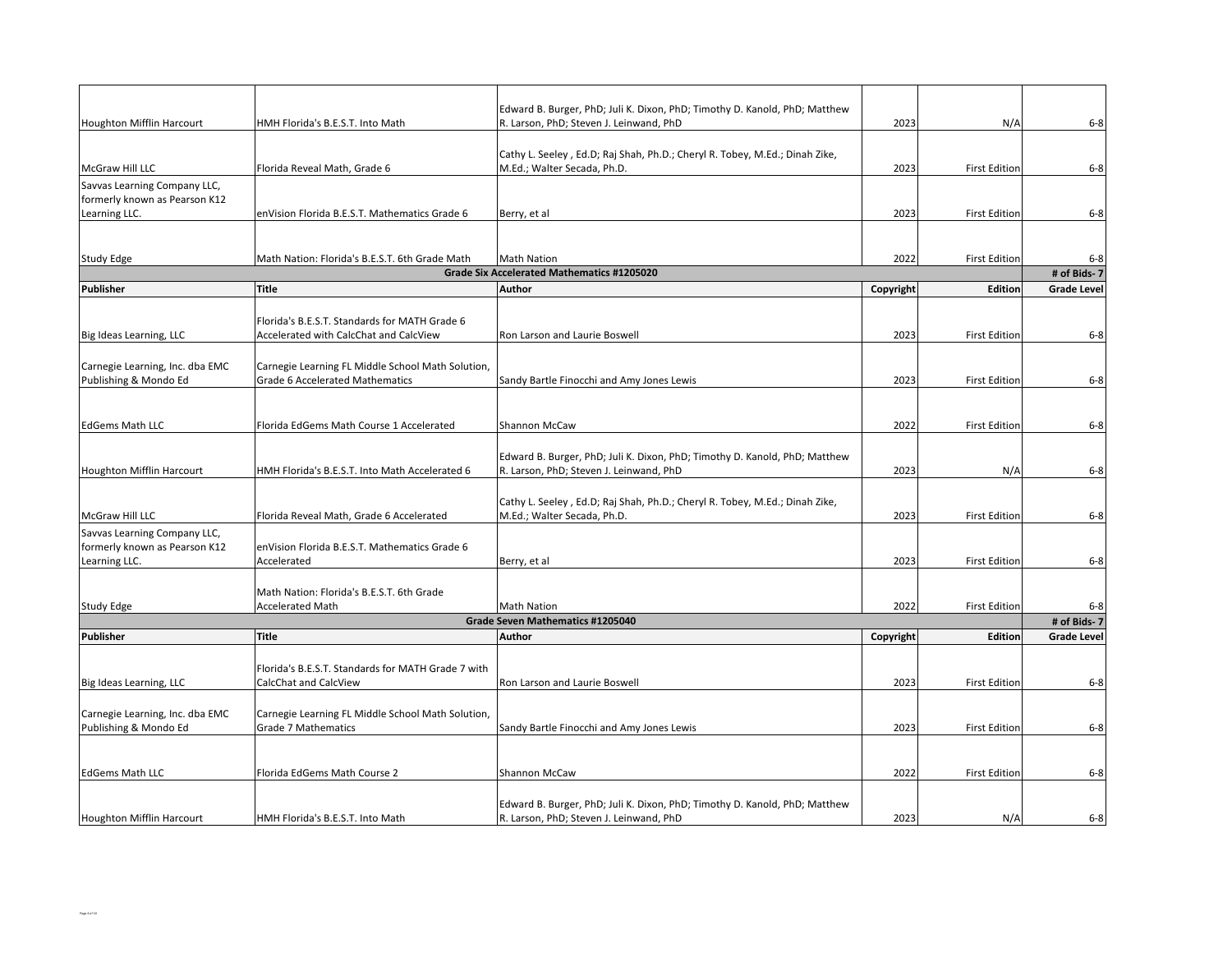|                                                               |                                                                                         | Cathy L. Seeley, Ed.D; Raj Shah, Ph.D.; Cheryl R. Tobey, M.Ed.; Dinah Zike,                                           |           |                      |                    |
|---------------------------------------------------------------|-----------------------------------------------------------------------------------------|-----------------------------------------------------------------------------------------------------------------------|-----------|----------------------|--------------------|
| McGraw Hill LLC                                               | Florida Reveal Math, Grade 7                                                            | M.Ed.; Walter Secada, Ph.D.                                                                                           | 2023      | <b>First Edition</b> | $6 - 8$            |
| Savvas Learning Company LLC,<br>formerly known as Pearson K12 |                                                                                         |                                                                                                                       |           |                      |                    |
| Learning LLC.                                                 | enVision Florida B.E.S.T. Mathematics Grade 7                                           | Berry, et al                                                                                                          | 2023      | <b>First Edition</b> | $6 - 8$            |
|                                                               |                                                                                         |                                                                                                                       |           |                      |                    |
|                                                               |                                                                                         |                                                                                                                       |           |                      |                    |
| <b>Study Edge</b>                                             | Math Nation: Florida's B.E.S.T. 7th Grade Math                                          | <b>Math Nation</b>                                                                                                    | 2022      | <b>First Edition</b> | $6 - 8$            |
|                                                               |                                                                                         | Grade Seven Accelerated Mathematics #1205050                                                                          |           |                      | # of Bids-7        |
| Publisher                                                     | Title                                                                                   | Author                                                                                                                | Copyright | Edition              | <b>Grade Level</b> |
|                                                               |                                                                                         |                                                                                                                       |           |                      |                    |
| Big Ideas Learning, LLC                                       | Florida's B.E.S.T. Standards for MATH Grade 7<br>Accelerated with CalcChat and CalcView | Ron Larson and Laurie Boswell                                                                                         | 2023      | <b>First Edition</b> | $6 - 8$            |
|                                                               |                                                                                         |                                                                                                                       |           |                      |                    |
| Carnegie Learning, Inc. dba EMC                               | Carnegie Learning FL Middle School Math Solution,                                       |                                                                                                                       |           |                      |                    |
| Publishing & Mondo Ed                                         | <b>Grade 7 Accelerated Mathematics</b>                                                  | Sandy Bartle Finocchi and Amy Jones Lewis                                                                             | 2023      | <b>First Edition</b> | $6 - 8$            |
|                                                               |                                                                                         |                                                                                                                       |           |                      |                    |
|                                                               |                                                                                         |                                                                                                                       |           |                      |                    |
| <b>EdGems Math LLC</b>                                        | Florida EdGems Math Course 2 Accelerated                                                | Shannon McCaw                                                                                                         | 2022      | <b>First Edition</b> | $6 - 8$            |
|                                                               |                                                                                         |                                                                                                                       |           |                      |                    |
| Houghton Mifflin Harcourt                                     | HMH Florida's B.E.S.T. Into Math Accelerated 7                                          | Edward B. Burger, PhD; Juli K. Dixon, PhD; Timothy D. Kanold, PhD; Matthew<br>R. Larson, PhD; Steven J. Leinwand, PhD | 2023      | N/A                  | $6 - 8$            |
|                                                               |                                                                                         |                                                                                                                       |           |                      |                    |
|                                                               |                                                                                         | Cathy L. Seeley, Ed.D; Raj Shah, Ph.D.; Cheryl R. Tobey, M.Ed.; Dinah Zike,                                           |           |                      |                    |
| McGraw Hill LLC                                               | Florida Reveal Math, Grade 7 Accelerated                                                | M.Ed.; Walter Secada, Ph.D.                                                                                           | 2023      | <b>First Edition</b> | $6 - 8$            |
| Savvas Learning Company LLC,                                  |                                                                                         |                                                                                                                       |           |                      |                    |
| formerly known as Pearson K12                                 | enVision Florida B.E.S.T. Mathematics Grade 7                                           |                                                                                                                       |           |                      |                    |
| Learning LLC.                                                 | Accelerated                                                                             | Berry, et al                                                                                                          | 2023      | <b>First Edition</b> | $6 - 8$            |
|                                                               |                                                                                         |                                                                                                                       |           |                      |                    |
| Study Edge                                                    | Math Nation: Florida's B.E.S.T. 7th Grade<br><b>Accelerated Math</b>                    | Math Nation                                                                                                           | 2022      | <b>First Edition</b> | $6 - 8$            |
|                                                               |                                                                                         | Grade Eight Mathematics: Pre-Algebra #1205070                                                                         |           |                      | # of Bids-7        |
| <b>Publisher</b>                                              | Title                                                                                   | Author                                                                                                                | Copyright | Edition              | <b>Grade Level</b> |
|                                                               |                                                                                         |                                                                                                                       |           |                      |                    |
|                                                               | Florida's B.E.S.T. Standards for MATH Grade 8 Pre-                                      |                                                                                                                       |           |                      |                    |
| Big Ideas Learning, LLC                                       | Algebra with CalcChat and CalcView                                                      | Ron Larson and Laurie Boswell                                                                                         | 2023      | <b>First Edition</b> | $6 - 8$            |
|                                                               |                                                                                         |                                                                                                                       |           |                      |                    |
| Carnegie Learning, Inc. dba EMC                               | Carnegie Learning FL Middle School Math Solution,                                       |                                                                                                                       | 2023      | <b>First Edition</b> |                    |
| Publishing & Mondo Ed                                         | Grade 8 Mathematics: Pre-Algebra                                                        | Sandy Bartle Finocchi and Amy Jones Lewis                                                                             |           |                      | $6 - 8$            |
|                                                               |                                                                                         |                                                                                                                       |           |                      |                    |
| <b>EdGems Math LLC</b>                                        | Florida EdGems Math Course 3                                                            | Shannon McCaw                                                                                                         | 2022      | <b>First Edition</b> | $6 - 8$            |
|                                                               |                                                                                         |                                                                                                                       |           |                      |                    |
|                                                               |                                                                                         | Edward B. Burger, PhD; Juli K. Dixon, PhD; Timothy D. Kanold, PhD; Matthew                                            |           |                      |                    |
| Houghton Mifflin Harcourt                                     | HMH Florida's B.E.S.T. Into Math                                                        | R. Larson, PhD; Steven J. Leinwand, PhD                                                                               | 2023      | N/A                  | $6 - 8$            |
|                                                               |                                                                                         |                                                                                                                       |           |                      |                    |
| McGraw Hill LLC                                               | Florida Reveal Math, Grade 8 Pre-Algebra                                                | Cathy L. Seeley, Ed.D; Raj Shah, Ph.D.; Cheryl R. Tobey, M.Ed.; Dinah Zike,<br>M.Ed.; Walter Secada, Ph.D.            | 2023      | <b>First Edition</b> | $6 - 8$            |
|                                                               |                                                                                         |                                                                                                                       |           |                      |                    |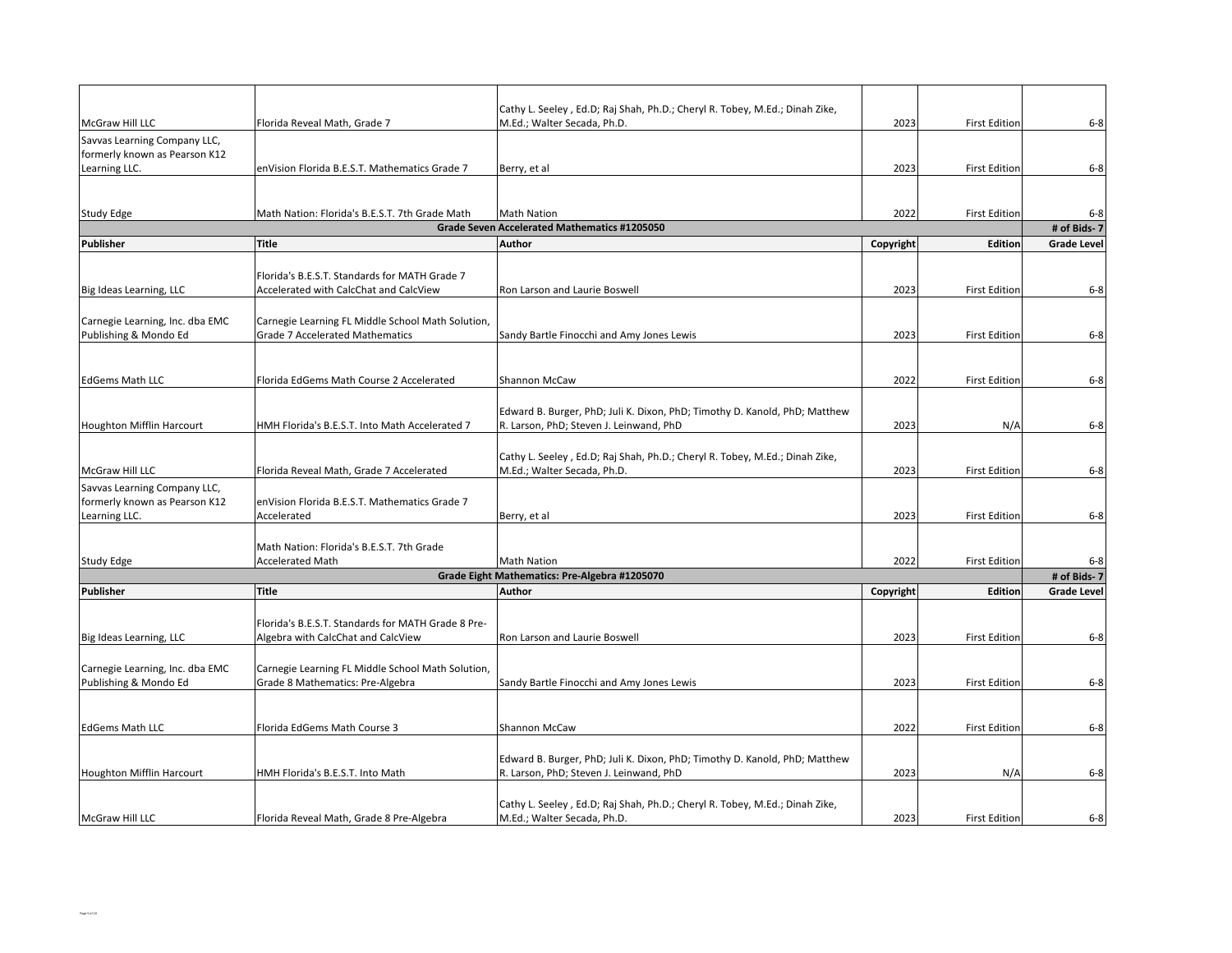| Savvas Learning Company LLC,                                  |                                                                                        |                                                                             |           |                      |                    |
|---------------------------------------------------------------|----------------------------------------------------------------------------------------|-----------------------------------------------------------------------------|-----------|----------------------|--------------------|
| formerly known as Pearson K12<br>Learning LLC.                | enVision Florida B.E.S.T. Mathematics Grade 8 Pre-                                     |                                                                             | 2023      | <b>First Edition</b> | $6 - 8$            |
|                                                               | Algebra                                                                                | Berry, et al                                                                |           |                      |                    |
|                                                               | Math Nation: Florida's B.E.S.T. 8th Grade Math: Pre-                                   |                                                                             |           |                      |                    |
| <b>Study Edge</b>                                             | Algebra                                                                                | Math Nation                                                                 | 2022      | <b>First Edition</b> | $6 - 8$            |
|                                                               |                                                                                        | Foundational Skills in Mathematics 6-8 #1204000                             |           |                      | # of Bids-1        |
| <b>Publisher</b>                                              | Title                                                                                  | Author                                                                      | Copyright | Edition              | <b>Grade Level</b> |
|                                                               |                                                                                        |                                                                             |           |                      |                    |
| Carnegie Learning, Inc. dba EMC<br>Publishing & Mondo Ed      | Carnegie Learning FL Foundational Skills in<br>Mathematics 6-8 Digital Student License | Sandy Bartle Finocchi and Amy Jones Lewis                                   | 2023      | <b>First Edition</b> | $6 - 8$            |
|                                                               |                                                                                        | <b>High School Mathematics</b>                                              |           |                      |                    |
|                                                               |                                                                                        | Algebra 1 #1200310                                                          |           |                      | # of Bids-10       |
| Publisher                                                     | <b>Title</b>                                                                           | Author<br>Edition<br>Copyright                                              |           |                      | <b>Grade Level</b> |
|                                                               |                                                                                        |                                                                             |           |                      |                    |
|                                                               |                                                                                        |                                                                             |           |                      |                    |
| Agile Mind Educational Holdings, Inc. Florida Algebra I       |                                                                                        | Agile Mind, the Charles A. Dana Center at the University of Texas at Austin | 2021      | <b>First Edition</b> | $9 - 12$           |
|                                                               |                                                                                        |                                                                             |           |                      |                    |
|                                                               | Florida's B.E.S.T. Standards for MATH Algebra 1                                        |                                                                             |           |                      |                    |
| Big Ideas Learning, LLC                                       | with CalcChat and CalcView                                                             | Ron Larson and Laurie Boswell                                               | 2023      | <b>First Edition</b> | $9 - 12$           |
| Carnegie Learning, Inc. dba EMC                               | Carnegie Learning FL High School Math Solution,                                        |                                                                             |           |                      |                    |
| Publishing & Mondo Ed                                         | Algebra 1 with Honors                                                                  | Sandy Bartle Finocchi and Amy Jones Lewis                                   | 2023      | <b>First Edition</b> | $9 - 12$           |
|                                                               |                                                                                        |                                                                             |           |                      |                    |
|                                                               |                                                                                        |                                                                             |           |                      |                    |
| <b>EdGems Math LLC</b>                                        | Florida EdGems Math Algebra 1                                                          | Shannon McCaw                                                               | 2022      | <b>First Edition</b> | $9 - 12$           |
|                                                               |                                                                                        |                                                                             |           |                      |                    |
|                                                               |                                                                                        | Edward B. Burger, PhD; Juli K. Dixon, PhD; Timothy D. Kanold, PhD; Matthew  |           |                      |                    |
| Houghton Mifflin Harcourt                                     | HMH Florida's B.E.S.T. Into Algebra 1                                                  | R. Larson, PhD; Steven J. Leinwand, PhD; Robert Kaplinsky, MEd              | 2023      | N/A                  | $9 - 12$           |
|                                                               |                                                                                        |                                                                             |           |                      |                    |
| Link-Systems International, Inc.                              | Sofia                                                                                  | Link-Systems International, Inc.                                            | 2022      | Second Edition       | $9 - 12$           |
|                                                               |                                                                                        |                                                                             |           |                      |                    |
|                                                               | MATHSPACE FLORIDA: Algebra 1 B.E.S.T. 2022                                             |                                                                             |           |                      |                    |
| Mathspace Inc.                                                | edition                                                                                | Hoyt, A., et al.                                                            | 2022      | <b>First Edition</b> | $9 - 12$           |
|                                                               |                                                                                        |                                                                             |           |                      |                    |
|                                                               |                                                                                        | Cathy L. Seeley, Ed.D; Raj Shah, Ph.D.; Cheryl R. Tobey, M.Ed.; Dinah Zike, | 2023      |                      |                    |
| McGraw Hill LLC                                               | Florida Reveal Algebra 1                                                               | M.Ed.; Walter Secada, Ph.D.                                                 |           | <b>First Edition</b> | $9 - 12$           |
| Savvas Learning Company LLC,<br>formerly known as Pearson K12 |                                                                                        |                                                                             |           |                      |                    |
| Learning LLC.                                                 | enVision Florida B.E.S.T. Algebra 1                                                    | Kennedy, Milou, Thomas, Zbiek & Cuoco                                       | 2023      | <b>First Edition</b> | $9 - 12$           |
|                                                               |                                                                                        |                                                                             |           |                      |                    |
|                                                               |                                                                                        |                                                                             |           |                      |                    |
| <b>Study Edge</b>                                             | Math Nation: Florida's B.E.S.T. Algebra 1                                              | <b>Math Nation</b>                                                          | 2022      | <b>First Edition</b> | $9 - 12$           |
|                                                               |                                                                                        | Algebra 1 Honors #1200320                                                   |           |                      | # of Bids-2        |
| <b>Publisher</b>                                              | <b>Title</b>                                                                           | Author                                                                      | Copyright | <b>Edition</b>       | <b>Grade Level</b> |
|                                                               |                                                                                        |                                                                             |           |                      |                    |
| Agile Mind Educational Holdings, Inc. Florida Algebra I       |                                                                                        | Agile Mind, the Charles A. Dana Center at the University of Texas at Austin | 2021      | <b>First Edition</b> | $9 - 12$           |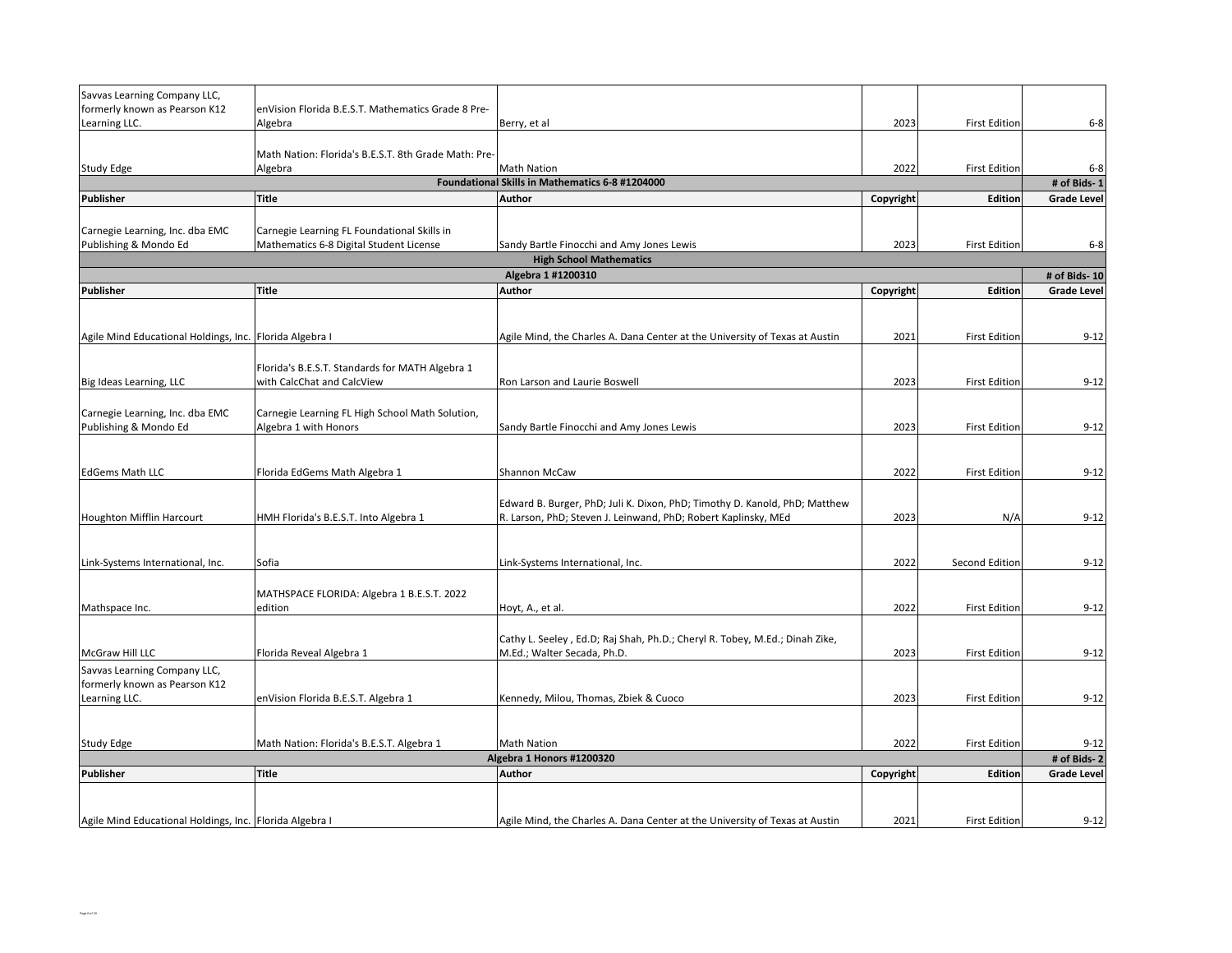| <b>Study Edge</b>                                                     | Math Nation: Florida's B.E.S.T. Algebra 1 Honors | <b>Math Nation</b>                                                                                                                                              | 2022      | <b>First Edition</b> | $9 - 12$                |
|-----------------------------------------------------------------------|--------------------------------------------------|-----------------------------------------------------------------------------------------------------------------------------------------------------------------|-----------|----------------------|-------------------------|
|                                                                       |                                                  | Algebra 2 #1200330                                                                                                                                              |           |                      | # of Bids-8             |
| <b>Publisher</b>                                                      | Title                                            | Author                                                                                                                                                          | Copyright | Edition              | <b>Grade Level</b>      |
|                                                                       |                                                  |                                                                                                                                                                 |           |                      |                         |
|                                                                       |                                                  |                                                                                                                                                                 |           |                      |                         |
| Agile Mind Educational Holdings, Inc. Florida Algebra II              |                                                  | Agile Mind, the Charles A. Dana Center at the University of Texas at Austin                                                                                     | 2021      | <b>First Edition</b> | $9 - 12$                |
|                                                                       |                                                  |                                                                                                                                                                 |           |                      |                         |
|                                                                       | Florida's B.E.S.T. Standards for MATH Algebra 2  |                                                                                                                                                                 |           |                      |                         |
| Big Ideas Learning, LLC                                               | with CalcChat and CalcView                       | Ron Larson and Laurie Boswell                                                                                                                                   | 2023      | <b>First Edition</b> | $9 - 12$                |
|                                                                       |                                                  |                                                                                                                                                                 |           |                      |                         |
| Carnegie Learning, Inc. dba EMC                                       | Carnegie Learning FL High School Math Solution,  |                                                                                                                                                                 |           |                      |                         |
| Publishing & Mondo Ed                                                 | Algebra 2 with Honors                            | Sandy Bartle Finocchi and Amy Jones Lewis                                                                                                                       | 2023      | <b>First Edition</b> | $9 - 12$                |
|                                                                       |                                                  |                                                                                                                                                                 |           |                      |                         |
|                                                                       |                                                  |                                                                                                                                                                 |           |                      |                         |
| Link-Systems International, Inc.                                      | Sofia                                            | Link-Systems International, Inc.                                                                                                                                | 2022      | Second Edition       | $9 - 12$                |
|                                                                       |                                                  |                                                                                                                                                                 |           |                      |                         |
|                                                                       | MATHSPACE FLORIDA: Algebra 2 B.E.S.T. 2022       |                                                                                                                                                                 |           |                      |                         |
| Mathspace Inc.                                                        | edition                                          | Hoyt, A., et al.                                                                                                                                                | 2022      | <b>First Edition</b> | $9 - 12$                |
|                                                                       |                                                  |                                                                                                                                                                 |           |                      |                         |
|                                                                       |                                                  | Cathy L. Seeley, Ed.D; Raj Shah, Ph.D.; Cheryl R. Tobey, M.Ed.; Dinah Zike,                                                                                     |           |                      |                         |
| McGraw Hill LLC                                                       | Florida Reveal Algebra 2                         | M.Ed.; Walter Secada, Ph.D.                                                                                                                                     | 2023      | <b>First Edition</b> | $9 - 12$                |
| Savvas Learning Company LLC,                                          |                                                  |                                                                                                                                                                 |           |                      |                         |
| formerly known as Pearson K12                                         |                                                  |                                                                                                                                                                 |           |                      |                         |
| Learning LLC.                                                         | enVision Florida B.E.S.T. Algebra 2              | Kennedy, Milou, Thomas, Zbiek & Cuoco                                                                                                                           | 2023      | <b>First Edition</b> | $9 - 12$                |
|                                                                       |                                                  |                                                                                                                                                                 |           |                      |                         |
|                                                                       |                                                  |                                                                                                                                                                 |           |                      |                         |
| Study Edge                                                            | Math Nation: Florida's B.E.S.T. Algebra 2        | <b>Math Nation</b>                                                                                                                                              | 2022      | <b>First Edition</b> | $9 - 12$                |
|                                                                       |                                                  | Algebra 2 Honors #1200340                                                                                                                                       |           |                      | # of Bids-2             |
| Publisher                                                             | Title                                            | Author                                                                                                                                                          | Copyright | <b>Edition</b>       | <b>Grade Level</b>      |
|                                                                       |                                                  |                                                                                                                                                                 |           |                      |                         |
|                                                                       |                                                  |                                                                                                                                                                 |           |                      |                         |
| Agile Mind Educational Holdings, Inc. Florida Algebra II              |                                                  | Agile Mind, the Charles A. Dana Center at the University of Texas at Austin                                                                                     | 2021      | <b>First Edition</b> | $9 - 12$                |
|                                                                       |                                                  |                                                                                                                                                                 |           |                      |                         |
|                                                                       |                                                  |                                                                                                                                                                 | 2022      |                      |                         |
| Study Edge                                                            | Math Nation: Florida's B.E.S.T. Algebra 2 Honors | <b>Math Nation</b><br>Algebra 1-A #1200370                                                                                                                      |           | <b>First Edition</b> | $9 - 12$<br># of Bids-1 |
| Publisher                                                             | Title                                            | Author                                                                                                                                                          | Copyright | Edition              | <b>Grade Level</b>      |
|                                                                       |                                                  |                                                                                                                                                                 |           |                      |                         |
|                                                                       |                                                  |                                                                                                                                                                 |           |                      |                         |
| Agile Mind Educational Holdings, Inc. Intensified Algebra I (Vol 1)   |                                                  | Charles A. Dana Center at the University of Texas at Austin, Learning Sciences<br>Research Institute at the University of Illinois at Chicago, Agile Mind, Inc. | 2021      | <b>First Edition</b> | $9 - 12$                |
|                                                                       |                                                  | Algebra 1-B #1200380                                                                                                                                            |           |                      | # of Bids-1             |
| <b>Publisher</b>                                                      | Title                                            | Author                                                                                                                                                          | Copyright | Edition              | <b>Grade Level</b>      |
|                                                                       |                                                  |                                                                                                                                                                 |           |                      |                         |
|                                                                       |                                                  | Charles A. Dana Center at the University of Texas at Austin, Learning Sciences                                                                                  |           |                      |                         |
| Agile Mind Educational Holdings, Inc.   Intensified Algebra I (Vol 2) |                                                  | Research Institute at the University of Illinois at Chicago, Agile Mind, Inc.                                                                                   | 2021      | <b>First Edition</b> | $9 - 12$                |
|                                                                       |                                                  | Probability and Statistics Honors #1210300                                                                                                                      |           |                      | # of Bids-2             |
| Publisher                                                             | Title                                            | Author                                                                                                                                                          | Copyright | Edition              | <b>Grade Level</b>      |
|                                                                       |                                                  |                                                                                                                                                                 |           |                      |                         |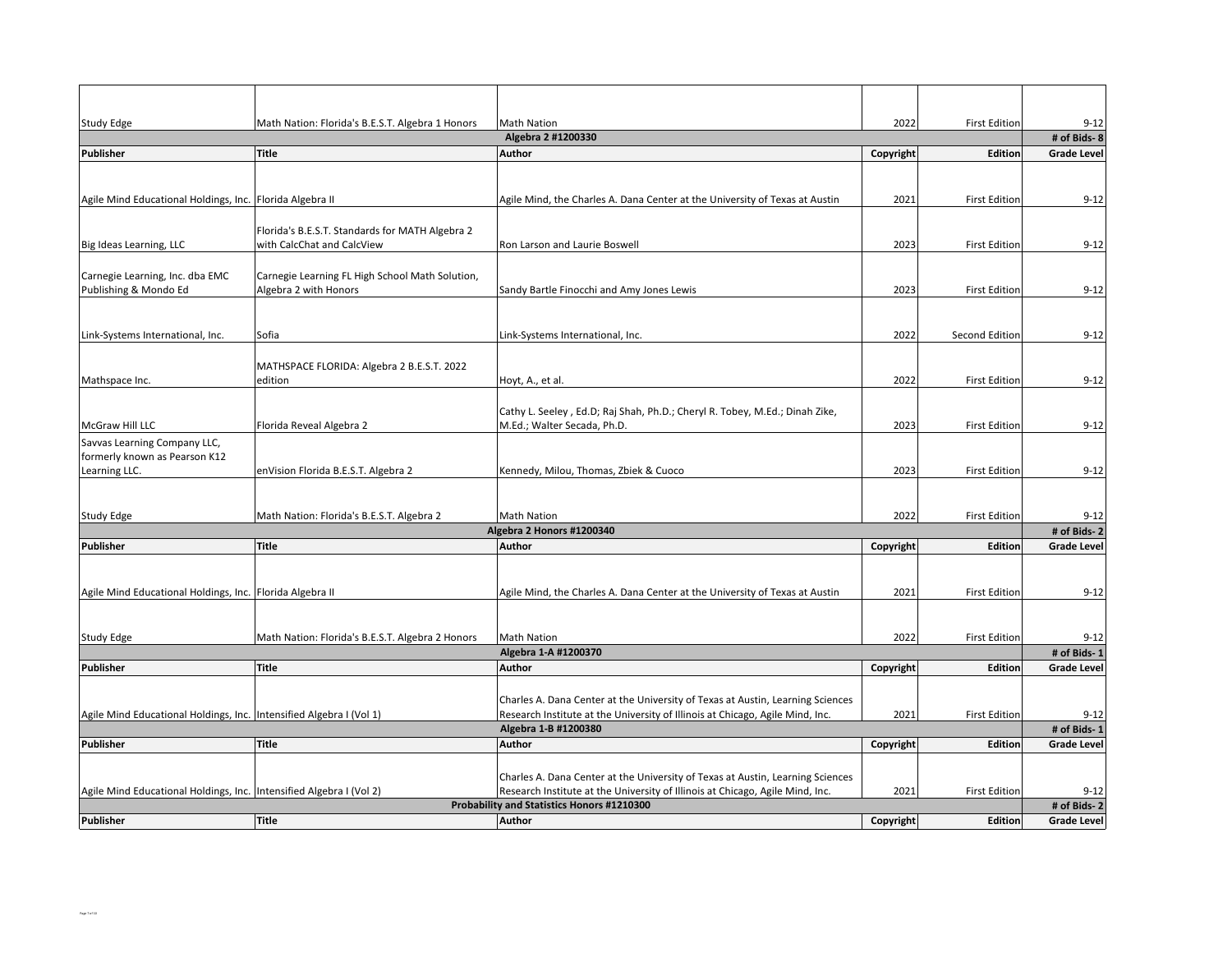| Bedford, Freeman and Worth                                    |                                                   |                                                                             | 2021      | Fourth Edition        | $9 - 12$           |
|---------------------------------------------------------------|---------------------------------------------------|-----------------------------------------------------------------------------|-----------|-----------------------|--------------------|
| <b>Publishing Group</b><br>Savvas Learning Company LLC,       | Statistics and Probability with Applications      | Daren Starnes                                                               |           |                       |                    |
| formerly known as Pearson K12                                 |                                                   |                                                                             |           |                       |                    |
| Learning LLC.                                                 | <b>Stats: Modeling the World</b>                  | <b>Bock</b>                                                                 | 2019      | Fifth Edition         | $9 - 12$           |
|                                                               |                                                   | Mathematics for College Algebra #1200700                                    |           |                       | # of Bids-5        |
| Publisher                                                     | Title                                             | Author                                                                      | Copyright | Edition               | <b>Grade Level</b> |
|                                                               |                                                   |                                                                             |           |                       |                    |
|                                                               | College Algebra                                   | Larson                                                                      | 2022      | Eleventh Edition      | $9 - 12$           |
| Cengage Learning                                              |                                                   |                                                                             |           |                       |                    |
|                                                               |                                                   |                                                                             |           |                       |                    |
| Cengage Learning                                              | College Prep Algebra for Florida, Updated Edition | Larson                                                                      | 2022      | Second Edition        | $9 - 12$           |
|                                                               |                                                   |                                                                             |           |                       |                    |
|                                                               |                                                   |                                                                             |           |                       |                    |
| Houghton Mifflin Harcourt                                     | College Algebra                                   | Young                                                                       | 2017      | Fourth Edition        | $9 - 12$           |
| Savvas Learning Company LLC,                                  |                                                   |                                                                             |           |                       |                    |
| formerly known as Pearson K12<br>Learning LLC.                | College Algebra and Trigonometry                  | Lial                                                                        | 2021      | Seventh Edition       | $9 - 12$           |
| Savvas Learning Company LLC,                                  |                                                   |                                                                             |           |                       |                    |
| formerly known as Pearson K12                                 |                                                   |                                                                             |           |                       |                    |
| Learning LLC.                                                 | Algebra and Trigonometry                          | Blitzer                                                                     | 2022      | Seventh Edition       | $9 - 12$           |
|                                                               |                                                   | <b>Mathematics for College Statistics #1210305</b>                          |           |                       | # of Bids-3        |
| <b>Publisher</b>                                              | Title                                             | Author                                                                      | Copyright | <b>Edition</b>        | <b>Grade Level</b> |
| Savvas Learning Company LLC,                                  |                                                   |                                                                             |           |                       |                    |
| formerly known as Pearson K12                                 |                                                   |                                                                             |           |                       |                    |
| Learning LLC.                                                 | Stats In Your World                               | <b>Bock</b>                                                                 | 2020      | <b>Third Edition</b>  | $9 - 12$           |
| Savvas Learning Company LLC,<br>formerly known as Pearson K12 |                                                   |                                                                             |           |                       |                    |
| Learning LLC.                                                 | <b>Elementary Statistics</b>                      | Triola                                                                      | 2022      | Fourtheenth Edition   | $9 - 12$           |
| Savvas Learning Company LLC,                                  |                                                   |                                                                             |           |                       |                    |
| formerly known as Pearson K12                                 |                                                   |                                                                             |           |                       |                    |
| Learning LLC.                                                 | Elementary Statistics: Picturing the World        | Larson                                                                      | 2019      | Seventh Edition       | $9 - 12$           |
|                                                               | Title                                             | Mathematics for College Liberal Arts #1207350<br>Author                     |           |                       | # of Bids-1        |
| Publisher                                                     |                                                   |                                                                             | Copyright | Edition               | <b>Grade Level</b> |
| Savvas Learning Company LLC,<br>formerly known as Pearson K12 |                                                   |                                                                             |           |                       |                    |
| Learning LLC.                                                 | <b>Thinking Mathematically</b>                    | Blitzer                                                                     | 2019      | Seventh Edition       | $9 - 12$           |
|                                                               |                                                   | Precalculus Honors #1202340                                                 |           |                       | # of Bids-8        |
| Publisher                                                     | Title                                             | Author                                                                      | Copyright | Edition               | <b>Grade Level</b> |
|                                                               |                                                   |                                                                             |           |                       |                    |
|                                                               |                                                   |                                                                             |           |                       |                    |
| Agile Mind Educational Holdings, Inc. Florida Pre calculus    |                                                   | Agile Mind, the Charles A. Dana Center at the University of Texas at Austin | 2021      | <b>First Edition</b>  | $9 - 12$           |
|                                                               |                                                   |                                                                             |           |                       |                    |
| Cengage Learning                                              | Precalculus with Limits                           | Larson/Battaglia                                                            | 2022      | Fifth Edition         | $9 - 12$           |
|                                                               |                                                   |                                                                             |           |                       |                    |
|                                                               |                                                   |                                                                             |           |                       |                    |
| Cengage Learning                                              | Precalculus with Limits: A Graphing Approach      | Larson/Battaglia                                                            | 2020      | <b>Eighth Edition</b> | $9 - 12$           |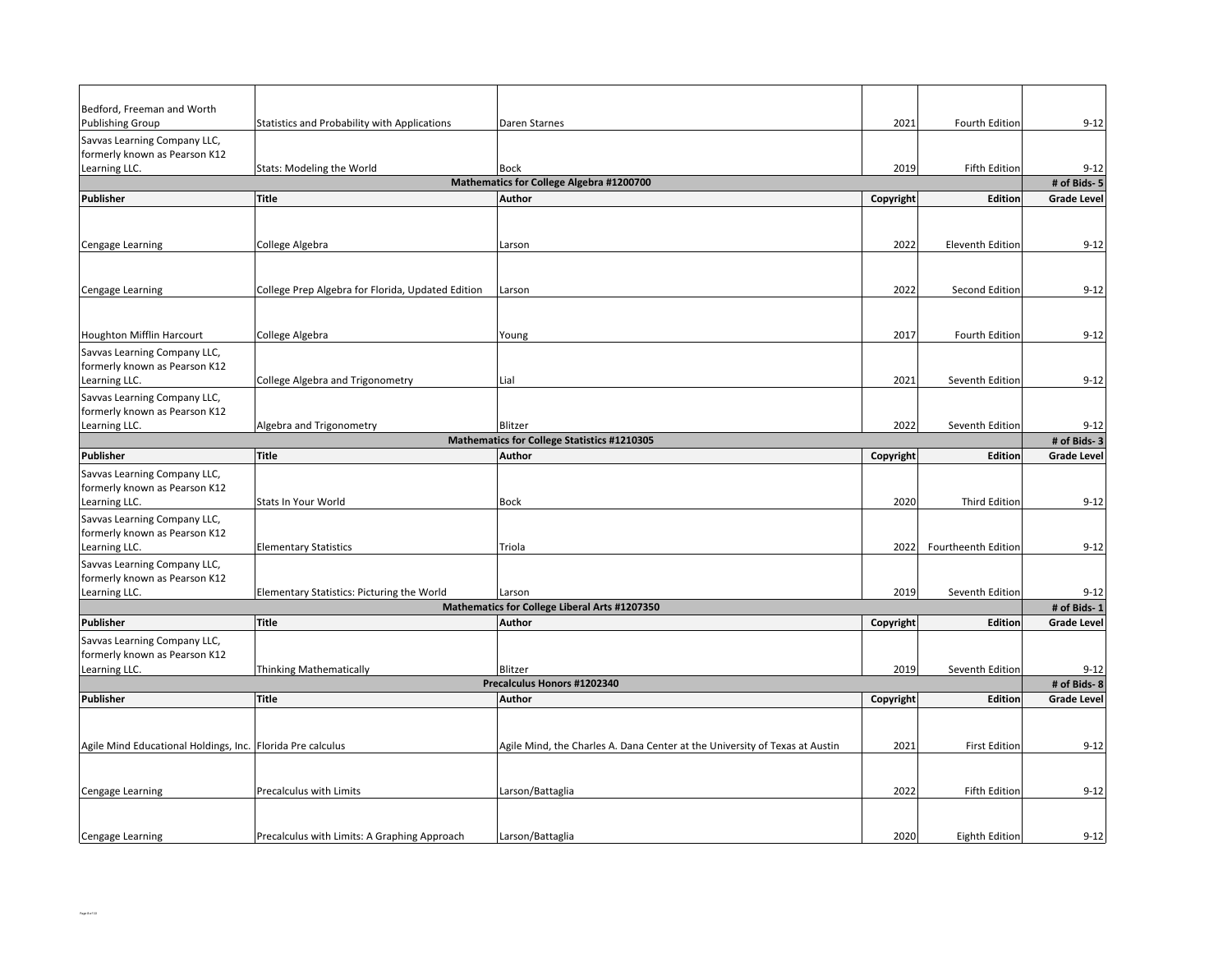| Houghton Mifflin Harcourt                                     | Precalculus                                     | Young                                                                       | 2018      | <b>Third Edition</b>  | $9 - 12$           |
|---------------------------------------------------------------|-------------------------------------------------|-----------------------------------------------------------------------------|-----------|-----------------------|--------------------|
|                                                               |                                                 |                                                                             |           |                       |                    |
|                                                               |                                                 |                                                                             |           |                       |                    |
| Houghton Mifflin Harcourt                                     | <b>Functions Modeling Change</b>                | Eric Connally, Deborah Hughes-Hallett, Andrew Gleason                       | 2019      | Sixth Edition         | $9 - 12$           |
| Savvas Learning Company LLC,<br>formerly known as Pearson K12 |                                                 |                                                                             |           |                       |                    |
| Learning LLC.                                                 | Precalculus: Graphical, Numercial, Algebraic    | Demana                                                                      | 2019      | <b>Tenth Edition</b>  | $9 - 12$           |
| Savvas Learning Company LLC,                                  |                                                 |                                                                             |           |                       |                    |
| formerly known as Pearson K12                                 |                                                 |                                                                             |           |                       |                    |
| Learning LLC.                                                 | Precalculus: Enhanced with Graphing Utilities   | Sullivan                                                                    | 2021      | <b>Eighth Edition</b> | $9 - 12$           |
| Savvas Learning Company LLC,                                  |                                                 |                                                                             |           |                       |                    |
| formerly known as Pearson K12                                 |                                                 |                                                                             |           |                       |                    |
| Learning LLC.                                                 | Precalculus                                     | Blitzer                                                                     | 2022      | Seventh Edition       | $9 - 12$           |
|                                                               |                                                 | Calculus Honors #1202300                                                    |           |                       | # of Bids-1        |
| Publisher                                                     | Title                                           | Author                                                                      | Copyright | Edition               | <b>Grade Level</b> |
| Savvas Learning Company LLC,                                  |                                                 |                                                                             |           |                       |                    |
| formerly known as Pearson K12<br>Learning LLC.                | Calculus: Graphical, Numerical, Algebraic 6e    | Demana                                                                      | 2020      | Sixth Edition         | $9 - 12$           |
|                                                               |                                                 | Geometry #1206310                                                           |           |                       | # of Bids-8        |
| Publisher                                                     | Title                                           | Author                                                                      | Copyright | Edition               | <b>Grade Level</b> |
|                                                               |                                                 |                                                                             |           |                       |                    |
|                                                               |                                                 |                                                                             |           |                       |                    |
| Agile Mind Educational Holdings, Inc. Florida Geometry        |                                                 | Agile Mind, the Charles A. Dana Center at the University of Texas at Austin | 2021      | <b>First Edition</b>  | $9 - 12$           |
|                                                               |                                                 |                                                                             |           |                       |                    |
|                                                               | Florida's B.E.S.T. Standards for MATH Geometry  |                                                                             |           |                       |                    |
| Big Ideas Learning, LLC                                       | with CalcChat and CalcView                      | Ron Larson and Laurie Boswell                                               | 2023      | <b>First Edition</b>  | $9 - 12$           |
|                                                               |                                                 |                                                                             |           |                       |                    |
| Carnegie Learning, Inc. dba EMC                               | Carnegie Learning FL High School Math Solution, |                                                                             |           |                       |                    |
| Publishing & Mondo Ed                                         | Geometry with Honors                            | Sandy Bartle Finocchi and Amy Jones Lewis                                   | 2023      | <b>First Edition</b>  | $9 - 12$           |
|                                                               |                                                 |                                                                             |           |                       |                    |
| Link-Systems International, Inc.                              | Sofia                                           | Link-Systems International, Inc.                                            | 2022      | Second Edition        | $9 - 12$           |
|                                                               |                                                 |                                                                             |           |                       |                    |
|                                                               | MATHSPACE FLORIDA: Geometry B.E.S.T. 2022       |                                                                             |           |                       |                    |
| Mathspace Inc.                                                | edition                                         | Hoyt, A., et al.                                                            | 2022      | <b>First Edition</b>  | $9 - 12$           |
|                                                               |                                                 |                                                                             |           |                       |                    |
|                                                               |                                                 | Cathy L. Seeley, Ed.D; Raj Shah, Ph.D.; Cheryl R. Tobey, M.Ed.; Dinah Zike, |           |                       |                    |
| McGraw Hill LLC                                               | Florida Reveal Geometry                         | M.Ed.; Walter Secada, Ph.D.                                                 | 2023      | <b>First Edition</b>  | $9 - 12$           |
| Savvas Learning Company LLC,                                  |                                                 |                                                                             |           |                       |                    |
| formerly known as Pearson K12                                 |                                                 |                                                                             |           |                       |                    |
| Learning LLC.                                                 | enVision Florida B.E.S.T. Geometry              | Kennedy, Milou, Thomas, Zbiek & Cuoco                                       | 2023      | <b>First Edition</b>  | $9 - 12$           |
|                                                               |                                                 |                                                                             |           |                       |                    |
| Study Edge                                                    | Math Nation: Florida's B.E.S.T. Geometry        | Math Nation                                                                 | 2022      | <b>First Edition</b>  | $9 - 12$           |
|                                                               |                                                 | Geometry Honors #1206320                                                    |           |                       | # of Bids-2        |
| Publisher                                                     | Title                                           | Author                                                                      | Copyright | <b>Edition</b>        | <b>Grade Level</b> |
|                                                               |                                                 |                                                                             |           |                       |                    |
|                                                               |                                                 |                                                                             |           |                       |                    |
| Agile Mind Educational Holdings, Inc. Florida Geometry        |                                                 | Agile Mind, the Charles A. Dana Center at the University of Texas at Austin | 2021      | <b>First Edition</b>  | $9 - 12$           |